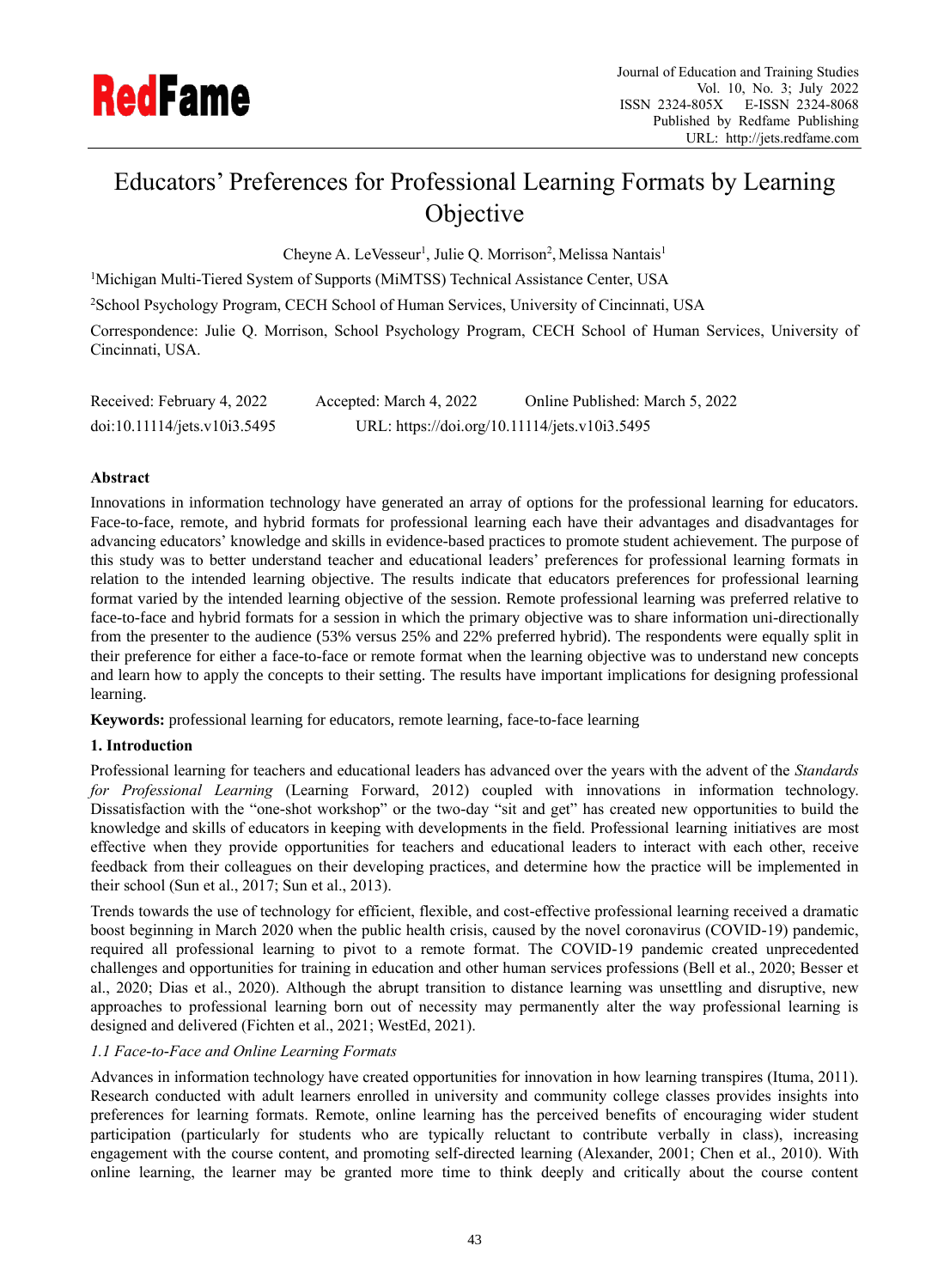(e.g., Robinson & Hullinger, 2008). Online learning is also more cost-effective for the institution and the learner (Alexander, 2001). However, learners in online courses report feeling more disconnected from their peers and instructors, more obliged to be self-directed in their knowledge acquisition, and less supported by the instructor (Dvořáková et al., 2021; Otter et al., 2013). The expectations for technology access and aptitude can also present challenges for some individuals (Zhang & Perris, 2004).

As a counterpoint, students who express a preference for face-to-face learning report that they feel more engaged and receive more immediate feedback than they do when learning online (Kemp & Grieve, 2014). The benefit of being able to rely on an instructor to facilitate their learning is viewed as an advantage of face-to-face learning, in contrast to the expectation for self-directed learning online (Upton, 2006). According to a study of preferences among community-college students, most students preferred to take only "easy" academic subjects online, while they preferred to take "difficult" or "important" subjects face-to-face (Jaggars, 2014). Research shows that preference for format may vary based on the learning activity with face-to-face learning preferred for discussions and online learning preferred for tasks, such as writing, that involve more individual reflection (Kemp & Grieve, 2014). Furthermore, learners report direct in-person contact is essential for building a sense of community (Conole et al., 2008).

#### *1.2 Professional Learning Formats for Educators*

Educators seeking to advance their knowledge and skills have traditionally attended conferences, workshops, seminars, or other face-to-face offering. A face-to-face professional learning involves learning that takes place in a common space with both the presenter and the participants. The advantages of face-to-face professional learning include greater opportunities for collaboration and networking, effective communication through access to body language and subtle communication cues, reduced temptation to multi-task, and opportunities to relay more complex information. The disadvantages of face-to-face professional learning for educators include the loss of instructional time for students as teachers are out of the building, travel expenses, the costs of securing substitute teachers.

In contrast, remote professional learning for educators involves learning that takes place via a video conferencing platform where the instructor and the participants are connecting from separate locations. The advantages of remote learning are the efficient, cost effective delivery of content using interactive, multi-media platforms, and the flexibility of being able to attend sessions selectively while being available to address issues at work. The disadvantages of a remote format includes distractions from work/home life, technology challenges (e.g., connectivity, power outages, need for technical support and training), and the inability to freely interact with participants that could lead to valuable exchanges of information and resources.

A hybrid format for professional learning involves learning that takes place with participants and the presenter in a common space with additional participants connecting to that location remotely. A hybrid format offers the advantages of flexibility, convenience, and greater reach by including participants in attendance as well as participants joining virtually. The primary disadvantage of hybrid learning is that the opportunity for collaboration and networking are not shared by all and participants joining virtually may have a difficult time sustaining their focus, reducing distractions and the resisting the temptation to multi-task.

#### *1.3 Preferences for Professional Learning Format*

Much of what is known about professionals' experiences and preferences for professional learning formats since the start of the COVID-19 pandemic in March 2020 has come from the field of marketing, which relies on in-person conferences as a means of promoting vendor's services and products. PromoLeaf, a purveyor of promotional products, commissioned a national survey of conference participants across a wide variety of industries regarding their preferences for in-person versus virtual conferences. The survey, conducted for PromoLeaf by Censuswide on April 9, 2020 included 1,008 respondents in the United States who had previously attended both an in-person conference and a virtual conference. A majority (72%) of the participants expressed a preference for an in-person conference, 23% stated a preference for a virtual conference, and 5% reported that would prefer neither (PromoLeaf, 2020). Among survey participants aged 16-24, 85% of the respondents preferred in-person conferences, exceeding the preference for in-person conferences among those aged 25-34 (70%), 35-44 (67%), 45-54 (73%), and 55+ (73%). Nearly half (46%) of all of the respondents expressed a preference for conferences that featured a two-way exchange with a question and answer session at the end. An in-person session with the opportunity to access a recording at a later date was viewed positively by nearly 40%. Wednesday was selected as the preferred day of the work week to attend a virtual conference by 34% of the respondents, followed by Tuesday (25%). Morning was identified as the preferred time of day to attend a virtual conference across all age groups, with an upward trend favoring mornings across the age group progression.

The results of the PromoLeaf survey yielded slightly more favorable preferences for in-person events that were the results of a survey of business-to-business marketers conducted by Markletic in February 2021. Among a sample of 3,167 respondents from North America (56% of the sample), Europe (25%), Asia (10%), and South America (9%), 57% of the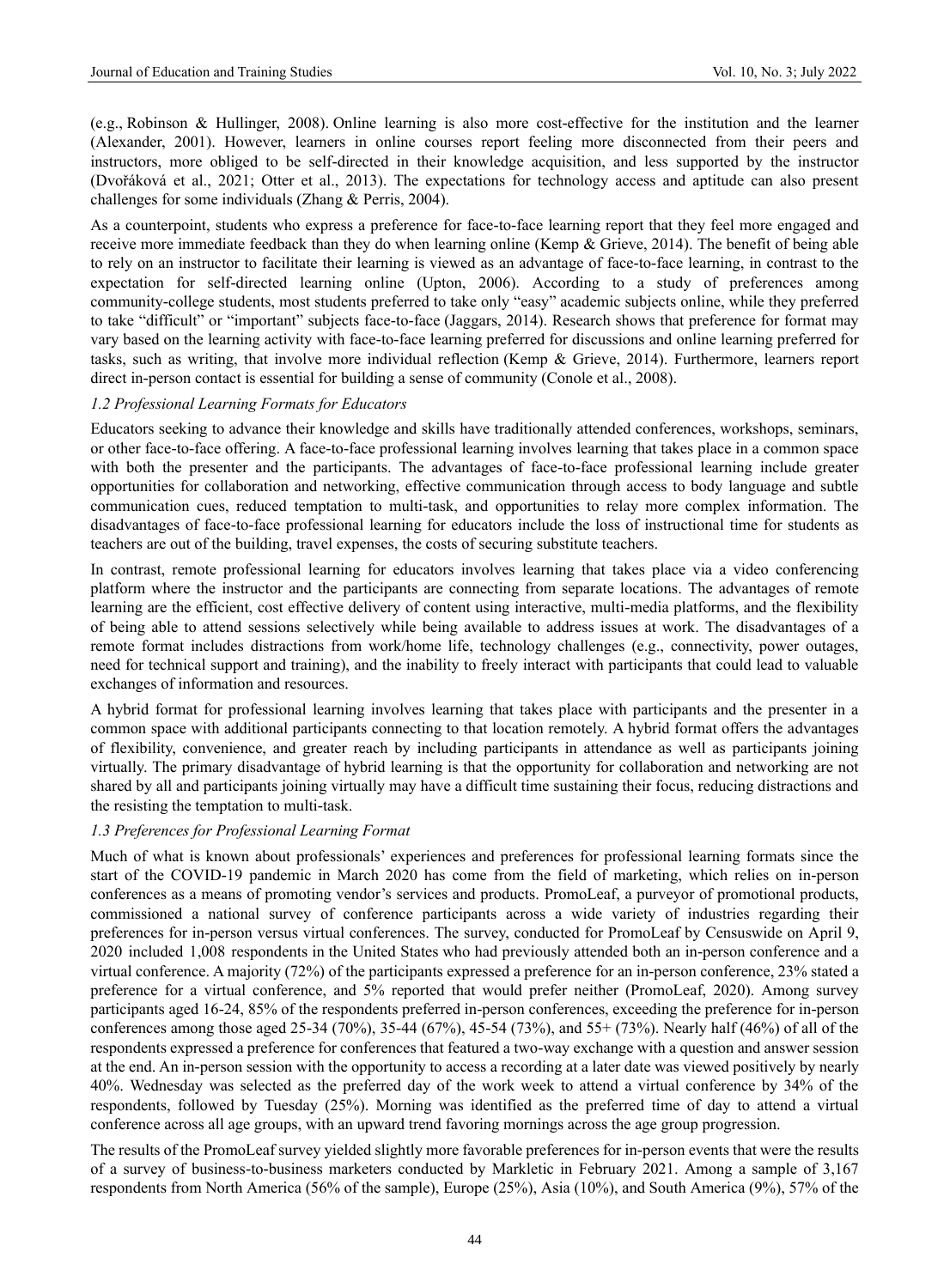respondents stated they would prefer to attend an in-person version of a hybrid even rather than the virtual version. Virtual events were preferred by 33% of the respondents, while 10% stated they had no preference (Markletic, 2021). Taken together, survey data from the field of marketing indicate that most respondents are favorably inclined towards an in-person format. Virtual events, however, drew more sharply contrasting perceptions with some professionals asserting a strong preference while others expressing their strong dislike.

Specific to the field of education, EdWeek Research Center (2021) conducted a nationally-representative survey of school and district leaders regarding their access, needs, and preferences for their own professional learning. Survey data were gathered from 450 educational leaders from 8/25/2021 to 9/8/2021, during which time school districts were experiencing the COVID-19 pandemic. The majority of respondents selected a preference for in-person professional development training, in sessions that included participants from multiple districts, across categories on the rural/urban continuum: Rural/town regions (selected by 59% of the respondents), suburban (46%), and urban (27%). The second most frequently selected preference was for on-line professional development training delivered on-demand/on my own schedule, as selected by respondents from rural/town (16%), suburban (16%), and urban (27%) regions. There was little distinction in the preference for either: (a) in-person professional development training in sessions limited to colleagues from my district, versus (b) online, live/synchronous training in sessions that include participants from multiple districts. The format preferred by the fewest number of respondents was online, live/synchronous training in sessions limited to colleagues from my district, as selected by respondents from rural/town (4%), suburban (10%), and urban (17%) regions. A similar survey of teachers regarding their preferences for professional learning format is absence from the research gathered since the start of the COVID-19 pandemic.

#### *1.4 Matching Professional Learning Format to the Learning Objectives*

Rather than seeking to identify a single preferred format for use across all training session for teachers and educational leaders, the design of a professional learning series should follow a plan that is driven by the learning objectives. Learning objectives are statements of expected knowledge or skill mastery that guide the teaching and learning process, assessment, and curriculum development (Schoepp, 2017). Research suggests that learning objectives serve a dual purpose of (a) providing structure for the planning of instruction and (b) communicating to the learner how to prepare for the assessment of learning (Barnard et al., 2020).

The Instructional Hierarchy model (Haring & Eaton, 1978) has value in determining appropriate learning objectives when the goal of the series is to adopt and master a new professional practice. The Instructional Hierarchy model outlines the stages that an individual progresses through when learning a new skill or practice. The four stages include: (a) acquisition, (b) fluency, (c) generalization, and (d) adaptation. Skill acquisition and fluency reflect the foundational knowledge and practices of teacher or educational leader targeted by a professional learning initiative. Generalization involves the skill proficiency needed to use the foundational practices in a variety of school settings and circumstances. This might include the ability for the teacher or principal to problem solve "on the fly" to apply the instructional practice under differing circumstances. Adaptation involves the teacher or educational leader's ability to initiate modifications to the initial skill learned to applied it to another unique situation (e.g., different grade level or classroom, changes in the availability of resources) alone or as part of a team-based problem-solving and planning.

Understanding skill proficiency within this learning hierarchy informs the design of professional learning supports to advance targeted practices at each stage. For example, during the initial acquisition stage, instructional procedures should utilize demonstration, modeling, and cueing in combination with performance feedback (Haring & Eaton, 1978). Practice is essential for skill development at the fluency stage, with research indicating that at least 70% of the allotted instructional time be devoted to skill practice (Binder, 1996). Building generalization involves structured opportunities to practice the skill over time, across a wide variety of possible settings and circumstances, and with the expectation that other related skills may also be strengthen (Stokes & Baer, 1977). Adaptation requires skill proficiency and knowledge of the relevant content, contexts, and processes in order to identify the core elements of a practice and modify its use in response to novel settings and situations (Haring & Eaton, 1978). Facilitating adaptation involves guidance and specific feedback regarding the type and degree of modifications permissible within the parameters of implementation fidelity. The Instructional Hierarchy model was shown to be relevant in identifying professional learning needs for technical assistance providers in a state-wide educational initiative (Morrison et al., 2014).

#### *1.5 Purpose of the Study*

Despite the need for quality professional learning to ensure teachers and educational leaders keep up with advances in the field, very little is known about their preferences for engaging in professional learning. This gap in the research literature is of particular concern as the pivot to fully remote learning throughout the COVID-19 pandemic gives way to post-pandemic planning for meeting teachers' professional development needs. The purpose of this study is to describe teacher and educational leaders' preferences for professional learning formats (i.e., face-to-face, remote, or hybrid) in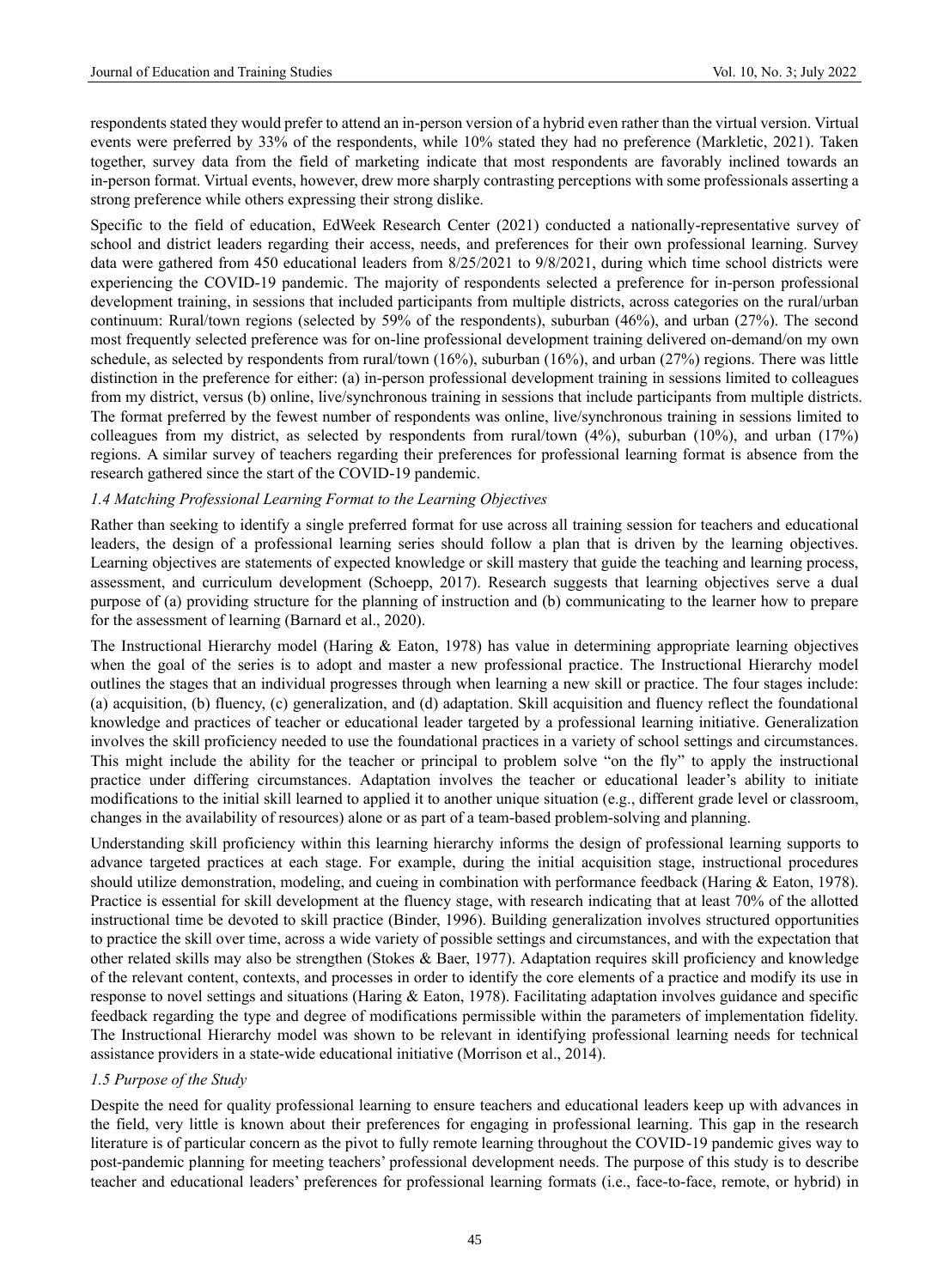relation to the session's learning objective as framed by the Instructional Hierarchy model. The study was designed to address the following research questions:

- 1. Does the preferred professional learning format vary by learning objective?
- 2. Which professional learning format is preferred for learning objectives that reflect a progression of professional practice skill development?
- 3. What is the preferred time of day and day of the week for professional learning delivered remotely?

This study extends the research literature by highlighting considerations that can be used to plan quality, cost effective professional learning experiences for teachers and educational leaders.

## **2. Method**

### *2.1 Respondents*

The respondents in this study included 236 educators and educational leaders in K-12 school systems in the state of Michigan located in the Midwestern United States. The respondents held a variety of roles that included general education teachers ( $N=68$ ), district administrators ( $N=35$ ), regional state support team staff ( $N=35$ ), school administrators ( $N = 27$ ), special education teachers/interventionists ( $N = 23$ ), related service providers ( $N = 21$ ), and instructional coaches/consultants  $(N = 19)$ , and other  $(N = 8)$ . Respondents were asked to select one grade level band to best represented the students they served. The grade levels band selected by the respondents included K-5 ( $N = 93$ ), K-12 (*N* = 84), Grades 6-8 (*N* = 23), Grades 9-12 (*N* = 21), Grades 6-12 (*N* = 9), and K-8 (*N* = 5). Just over half (53%) of the respondents were affiliated with a school district or regional state support team that was participating in a professional learning series with Michigan's MTSS (MiMTSS) Technical Assistance Center. The majority had attending at least one professional learning sessions with the MiMTSS Technical Assistance Center during the previous school year (2020-2021), during which time, all professional learning series were delivered virtually in response to the public health emergency created by the COVID-19 pandemic.

### *2.2 Procedures*

The MiMTSS Technical Assistance Center's Professional Learning Input Survey was designed collaboratively by professionals in the Center's Professional Learning Team and Evaluation and Research Team to better understand the needs and preferences of intended audience members. The survey was administered virtually from 8/1/2021 to 9/1/2021. A link to the survey was emailed via a listserv through the MiMTSS Technical Assistance Center Data System, which offers data warehousing, analysis, and reporting features for state educators.

### *2.3 Instrument*

The survey instrument was comprised of 11 items. The first three items gathered background information on the respondent's professional role, grade levels supported, and current taught, professional role, and affiliation with a school district currently participating a professional learning series with MiMTSS Technical Assistance Center. A fourth survey item asked respondents to identify their preferred professional learning format (i.e., face-to-face, remote, hybrid) based on the learning objectives (e.g., learning a new skill, team-based problem solving and action planning) of the professional learning series. The remaining seven items asked respondents to provide their preferences (i.e., time of day, day of the week) and experiences (e.g., accessing a recording for an event attended, accessing materials for an event not attended).

### *2.4 Data Analysis*

Descriptive statistics were used to summarize the survey data. Specifically, frequency counts and cross-tabulations were used to analyze survey responses.

## **3. Results**

### *3.1 Professional Learning Preference by Learning Objective*

The results of this study indicate that educators preferences for professional learning format varied by the intended learning objective of the session (see Figure 1). Professional learning using a face-to-face format was preferred relative to remote and hybrid options for a session in which the primary objective was to learn a new skill (40% versus 25% and 16%), practice new skills (39% versus 23% and 17%), and engage in team-based problem solving (41% versus 22% and 16%). Remote professional learning was preferred relative to face-to-face and hybrid formats for a session in which the primary objective was to share information uni-directionally from the presenter to the audience (53% versus 25% and 22% preferred hybrid). The respondents were equally split in their preference for either a face-to-face or remote format when the learning objective was to understand new concepts and learn how to apply the concepts to their setting. There was no clear preference for a professional learning format that dominated across all types of learning objectives.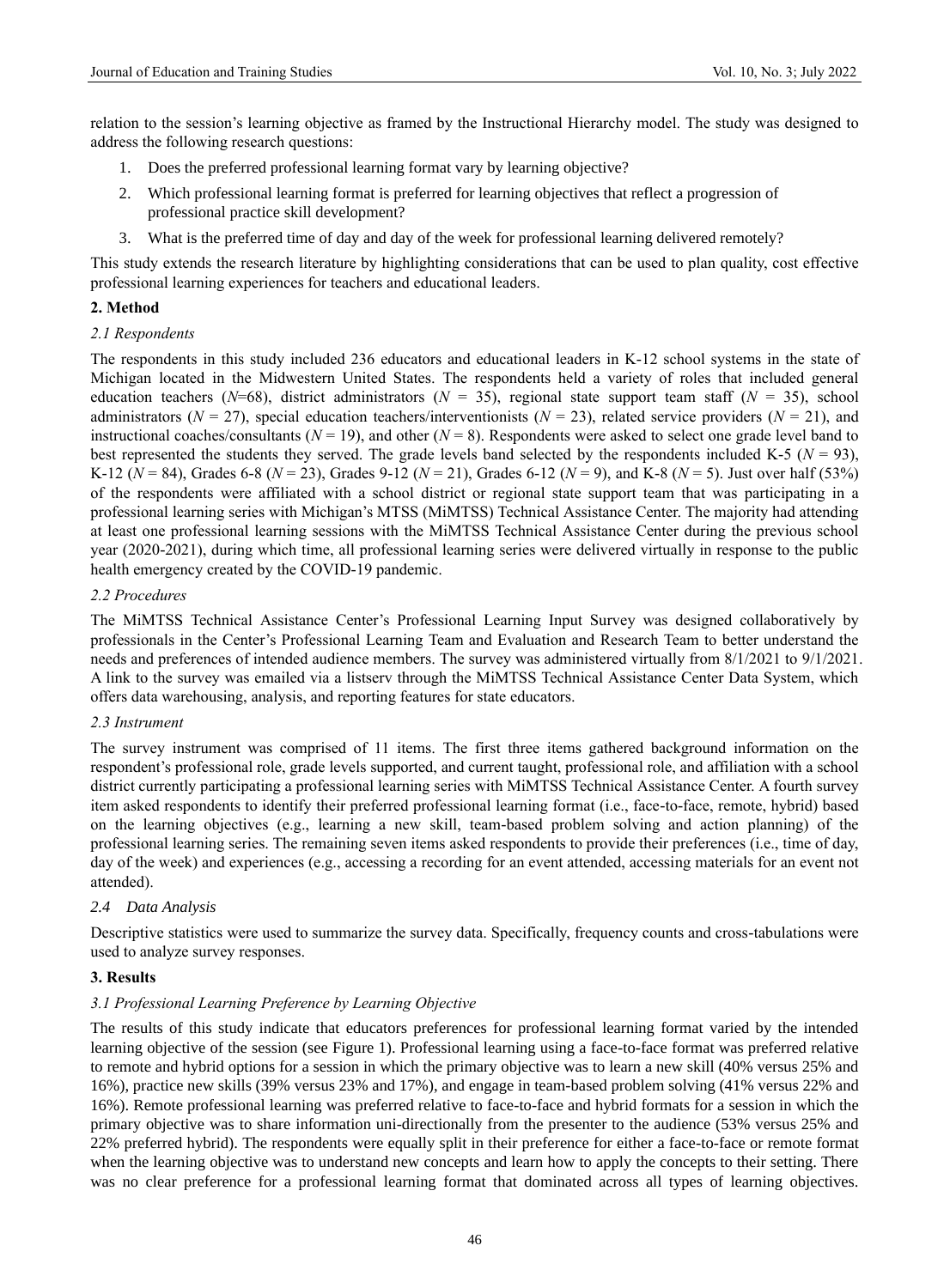Furthermore, within each type of learning objective the preferred format did not command a majority, with the exception of remote learning preferred by a slim majority (53%) when the objective was informational.



Figure 1. Percentage of Respondents' Preferred Format for Professional Learning by Objective

## *3.2 Professional Learning Preferences for Remote Delivery*

There was no overwhelming preference for a particular time of day for professional learning delivered remotely, although the majority of the respondents selected a time slot during school hours. Asked to select the time of day that works best for a 2-hour professional learning session presented remotely, "Before noon" was selected by 33% of the respondents, followed by "Between noon and 3:00 pm" (28%), "3:30 to 5:30 pm" (26%), and "4:00 to 6:00 pm (13%). An analysis by role indicates that teachers preferred afternoon time slots: "Between noon and 3:00 pm" (39%), "3:30 to 5:30 pm" (36%), "4:00 to 6:00 pm (18), and "Before noon" (8%), whereas individuals in other educational leadership and support roles were divided equally in their preference for "Before noon" (29%), "Between noon and 3:00 pm" (30%), and "3:30 to 5:30 pm" (28%) as displayed in Figure 2. For the preferred day of the week for professional learning, Wednesday was selected by 26% of the respondents, followed by Tuesday (24%), Monday or Thursday (15% each), Friday (13%), Saturday (6%), and Sunday (1%).



Figure 2. Percentage of Respondents' Preferred Time of Day by Role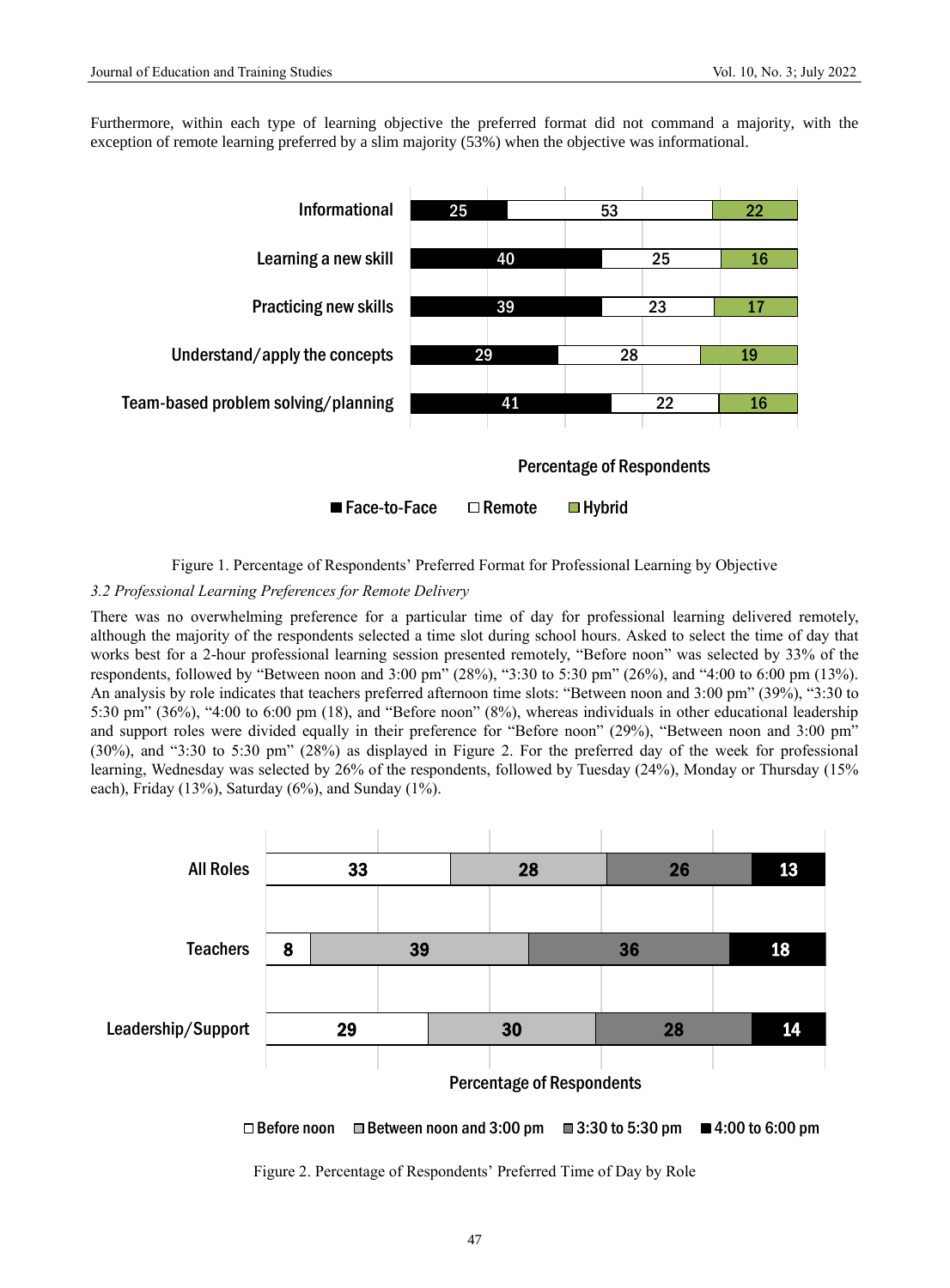## **4. Discussion**

School shutdowns and other public health efforts to mitigate the deleterious impact of the COVID-19 pandemic forced communities to abruptly pivot to distance learning for students and remote work for educators. The heavy reliance on information technology and virtual platforms, born out of necessity during the pandemic, accelerated existing trends towards webinars, videos and other means of online professional development. As the public health crisis subsides, professionals in the field of education are seeking to design professional learning opportunities that are maximally effective, relevant, and useful for teachers and educational leaders. The purpose of this study was to better understand teacher and educational leaders' preferences for professional learning formats in relation to the intended learning objective.

The current study expands of previous survey research conducted since the start of the COVID-19 pandemic by focusing on the perspectives of teachers and educational leaders and by specifically accounting for the need to match preferred professional learning formats to a variety of learning objectives. Although there was no preferred professional learning format that dominated across all types of learning objectives, teachers and educational leaders did favor slightly one format over the others based upon the intended learning objective of the professional learning series. For example, remote learning preferred when the objective was informational whereas in-person sessions were preferred for when the objective was to learn a new skill, practice new skills, and engage in team-based problem solving. Importantly, within each type of learning objective the preferred format did not command a strong majority, suggesting that teachers and educational leaders collectively were not wedded to a single format for all of their professional learning.

The results of this study was consistent with previous research among students enrolled in university and community college classes in showing how preferences may differ by activity (i.e., face-to-face learning for discussions and for mastering more challenging content, remote online learning for independent pursuits, such as writing, and for less complex content). The current study differed from previous survey research conducting in the field of marketing that showed stronger preferences for in-person conferences. The preference for the day of the week (Wednesday, followed by Tuesday) was consistent with previous research in the field of marketing, as was the preference for time of day (morning) among educational leaders and educators in support roles. Teachers, however, preferred afternoon time slots, highlighting the importance of understanding preferences by professional role in educational settings.

## **5. Limitations of the Study**

A primary limitation of this study was that relevant demographic information (i.e., age, region on the rural/urban continuum) was not gathered to enable further analysis of the teachers and educational leaders' preferences. Future research should examine preferences for professional learning formats by learning objective while taking into account the age and region on the rural/urban continuum of the individual respondent. Given that this study was conducted during a pandemic while public sentiment was running high with uncertainty, exhaustion, and loss, a follow-up study would provide valuable information on the degree to which teachers and educational leaders' preferences for professional learning have remained the same or changed over time.

A second limitation of the study was that the survey instrument was developed for the purposes of this inquiry and had not been rigorously validated prior to its use. A pilot study would have enabled the researchers to establish the technical adequacy of the instrument for its intended use in describing teacher and educational leaders' perceptions.

### **6. Implications**

The major finding, that the selection of professional learning formats should consider the intended learning objective of the professional learning series, has important implications for designing professional learning. The development of a professional learning series should be driven by a needs assessment and designed in accordance with the *Standards for Professional Learning* (Learning Forward, 2012). Once the professional development needs are identified, the scope and sequence of the targeted content should be charted with clearly defined learning objectives marking each milestone. For each of the learning objectives, the professional learning session should be design to be maximally effective in ensuring the participants achieve that learning objective, whether it be through a face-to-face, remote, or hybrid format. In this study, no one format held a dominate position over the others in terms of educators' preferences. Capitalizing on technological innovations (e.g., breakout groups on virtual platforms, webcams placed in applied settings, bug-in-ear coaching and consultation) may enable a remote professional development experience that incorporates opportunities for the types of interactions traditionally available only through face-to-face sessions.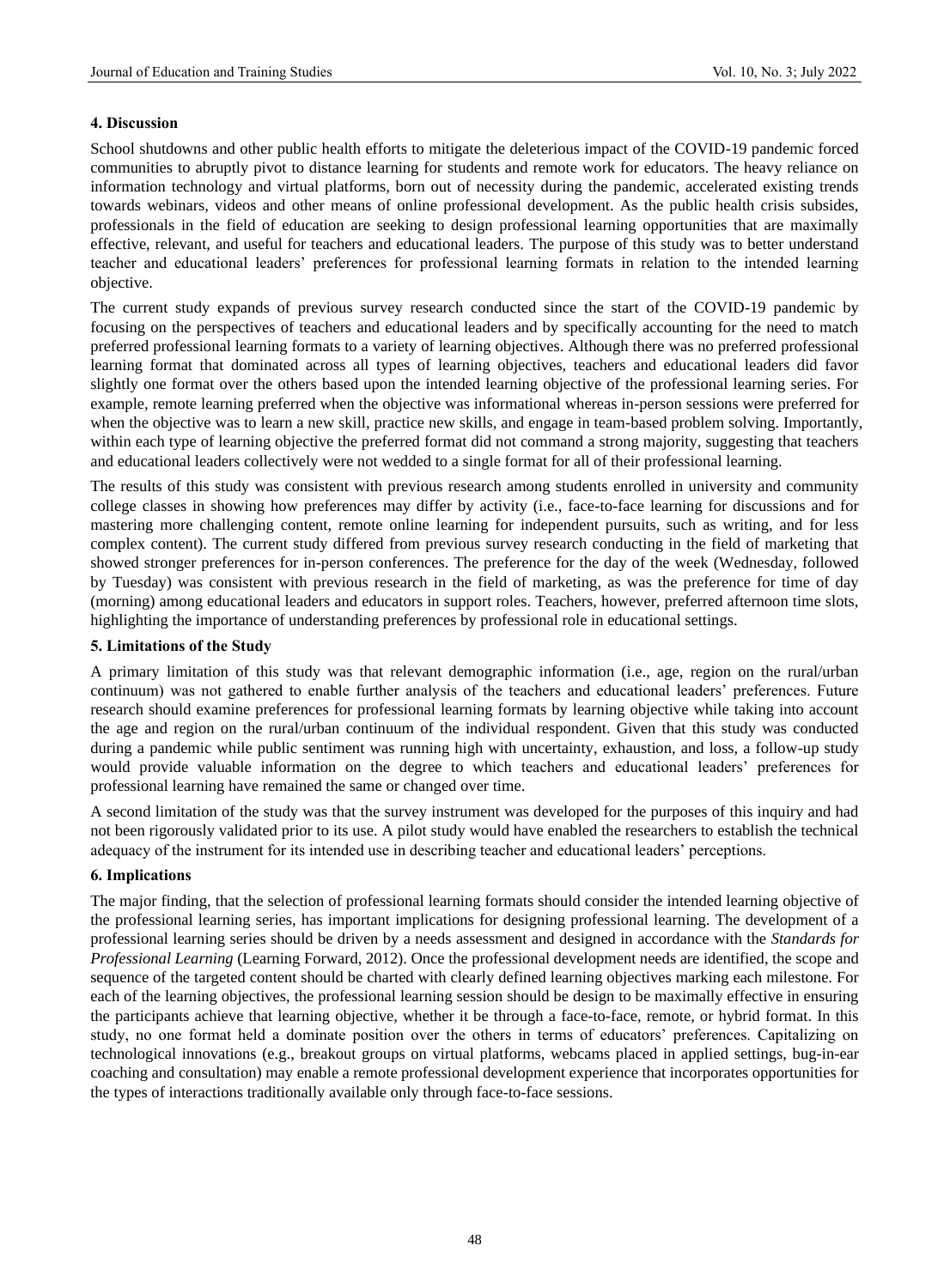#### **References**

- Alexander, S. (2001). E-learning developments and experiences. *Education and Training, 43*, 240-248. https://doi.org/10.1108/00400910110399247
- Barnard, M., Whitt, E., & McDonald, S. (2020). Learning objectives and their effects on learning and assessment preparation: Insights from an undergraduate psychology course. *Assessment and Evaluation in Higher Education*, *46*(5), 673-684[. https://doi.org/10.1080/02602938.2020.1822281](https://doi.org/10.1080/02602938.2020.1822281)
- Bell, D. J., Self, M. M., Davis, C. Conway, F., Washburn, J. J., & Crepeau-Hobson, F. (2020). Health service psychology education and training in the time of COVID-19: Challenges and opportunities. *American Psychologist*, *75*(7), 919-932[. https://doi.org/10.1037/amp0000673](https://doi.org/10.1037/amp0000673)
- Besser, A., Flett, G. L., & Zeigler-Hill, V. (2020). Adaptability to a sudden transition to online learning during the COVID-19 pandemic: Understanding the challenges for students. *Scholarship of Teaching and Learning in Psychology*. https://doi.org/10.1037/stl0000198
- Binder, C. (1996). Behavioral fluency: Evolution of a new paradigm. *The Behavior Analyst, 19*(2), 163-197. <https://doi.org/10.1007/BF03393163>
- Chen, P. S., Lambert, A. D., & Guidry, K. R. (2010). Engaging online learners: the impact of web-based learning technology on college student engagement. *Computers and Education, 54*, 1222-1232. https://doi.org/10.1016/j.compedu.2009.11.008
- Conole, G., de Laat, M., Dillon, T., & Darby, J. (2008). "Disruptive technologies", "pedagogical innovation": what's new? Findings from an in-depth study of students' use and perception of technology. *Computers and Education, 50*, 511-524. https://doi.org/10.1016/j.compedu.2007.09.009
- Dias, M. O., Lopes, R. O. A., & Teles, A. C. (2020). Will virtual replace classroom teaching? Lessons from virtual classes via Zoom in the times of COVID-19. *Journal of Advances in Education and Philosophy, 4*(5), 208-213. <https://doi.org/10.36348/jaep.2020.v04i05.004>
- Dvořáková, K., Emmer, J., Janktová, R., & Klementová, K. (2021). From F2F to ERT: University students' perception of remote learning during the first COVID-19 lockdown. *Journal on Efficiency and Responsibility in Education and Science*, *14*(2), 89-100[. https://doi.org/10.7160/eriesj.2021.140203](https://doi.org/10.7160/eriesj.2021.140203)
- EdWeek Research Center. (2021). What School and District Leaders Get, Want, and Need from Professional Development [Special Report]. EdWeek. https://www.edweek.org/leadership/what-school-and-district-leaders-get-want-and-need-from-professional-develop ment/2021/11
- Fichten, C., Havel, A., Wileman, S., Jorgensen, M., Arcuri, R., & Ruffolo, O. (2021). Digital tools faculty expected students to use during the COVID-19 pandemic in 2021: Problems and solutions for future hybrid and blended courses. *Journal of Education and Training Studies*, *9*(8), 24-30. https://doi.org/10.11114/jets.v9i8.5310
- Haring, N. G., & Eaton, M. D. (1978). Systematic procedures: An instructional hierarchy. In N. G. Haring, T. C. Lovitt, M. D., Eaton, & C. L. Hansen (Eds.), *The fourth R: Research in the classroom.* Charles E. Merrill Publishing Company.
- Ituma, A. (2011). An evaluation of students' perceptions and engagement with e-learning components in a campus based university. *Active Learning in Higher Education, 12*, 57-68. https://doi.org/10.1177/1469787410387722
- Jaggars, S. S. (2014). Choosing between online and face-to-face courses: Community college student voices. *American Journal of Distance Education*, *28*, 27-38. https://doi.org/10.1080/08923647.2014.867697.
- Kemp, N., & Grieve, R. (2014). Face-to-face or face-to-screen? Undergraduates' opinions and test performance in classroom vs. online learning. *Frontiers in Psychology*, *12*. https://doi.org/10.3389/fpsyg.2014.01278.
- Learning Forward. (2012). Standards for Professional Learning. [http://learningforward.org/standards-for-p](http://learningforward.org/standards-for-)rofessional-learning
- Markletic. (2021). Preferences towards In-Person versus Virtual Version of Hybrid Events Among Business-to-Business Marketers Worldwide as of February 2021. https://www.statista.com/statistics/1266059/version-hybrid-events/
- Morrison, J. Q., Russell, C., Dyer, S., Metcalf, T., & Rahschulte, R. (2014). Organizational structures and processes to support and sustain effective technical assistance in a state-wide multi-tiered system of support initiative. *Journal of Education and Training Studies, 2*(3), 129-137.
- Otter, R. R., Seipel, S., Graeff, T., Alexander, B., Boraiko, C., Gray, J., Sadler, K., et al. (2013). Comparing student and faculty perceptions of online and traditional courses. *The Internet and Higher Education, 19*, 27-35.